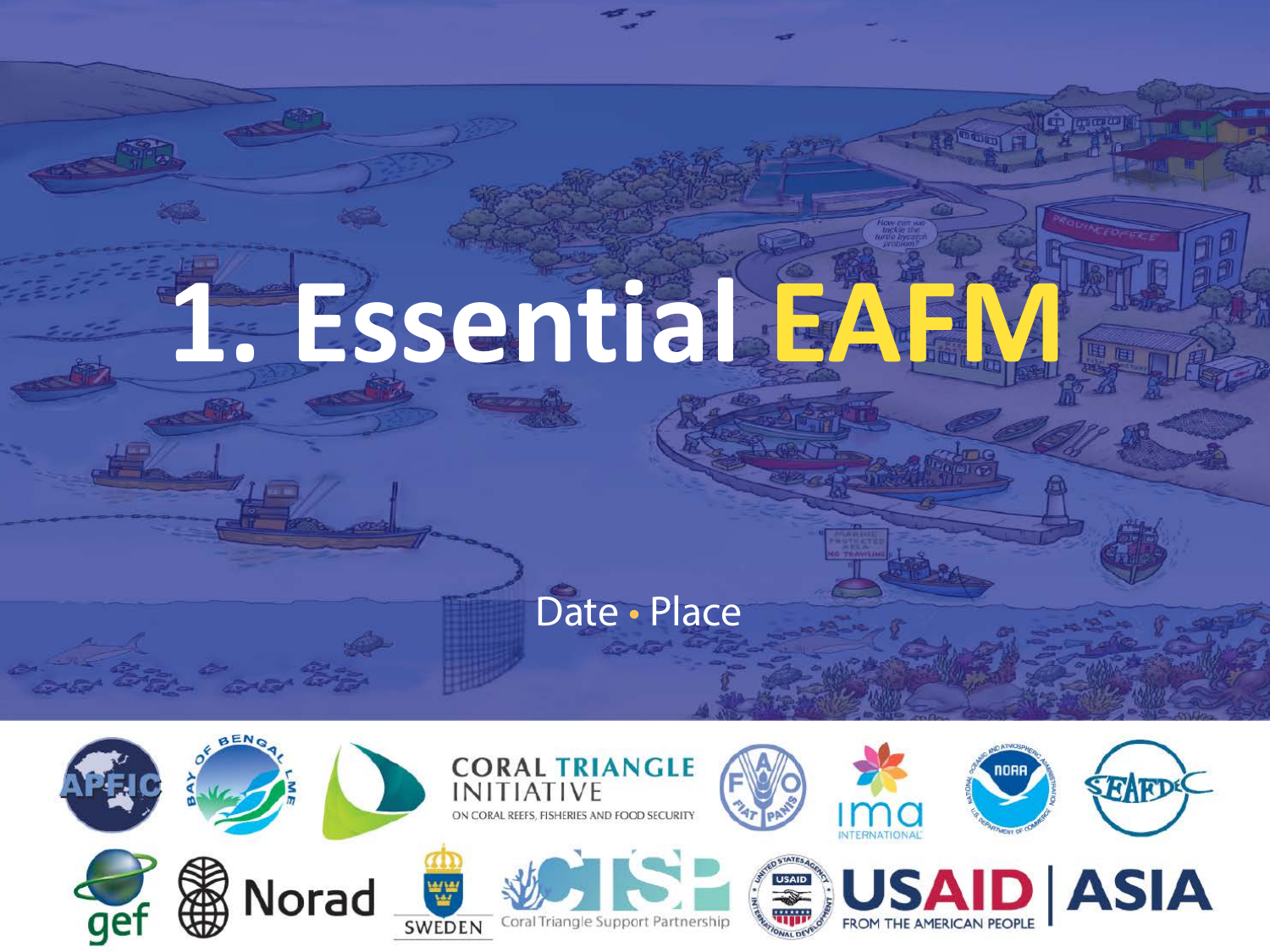### **OVERALL COURSE OBJECTIVE**

- Understand the concept and the need for an Ecosystem Approach to Fisheries Management (EAFM)
- Learn skills and knowledge to more sustainably manage capture fisheries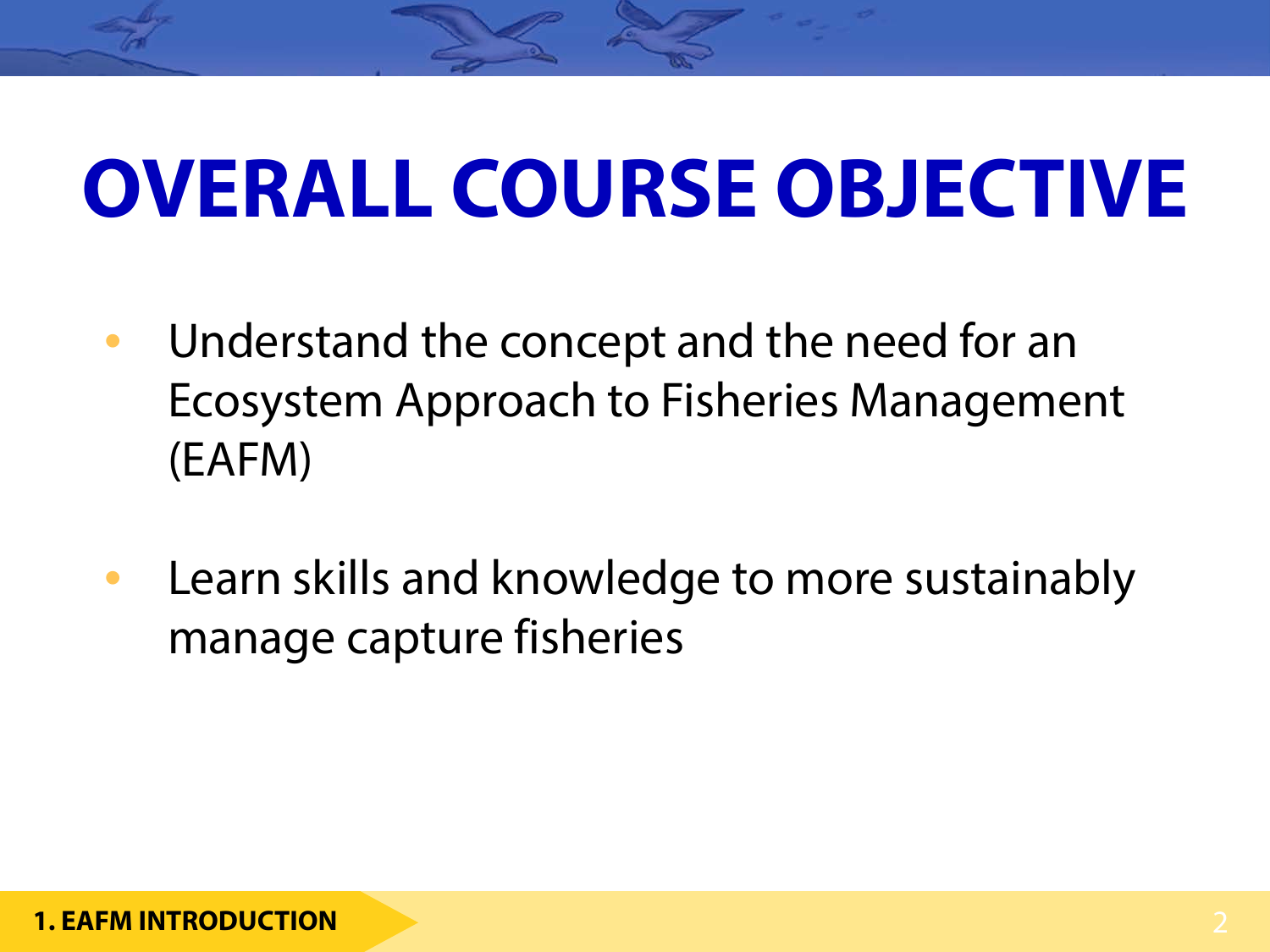### **This course will equip you to:**

- Manage fisheries more holistically
- Better resolve fisheries issues and challenges
- Work cooperatively with other stakeholders
- Reduce user group conflicts
- Make financial resources available
- Increase political will

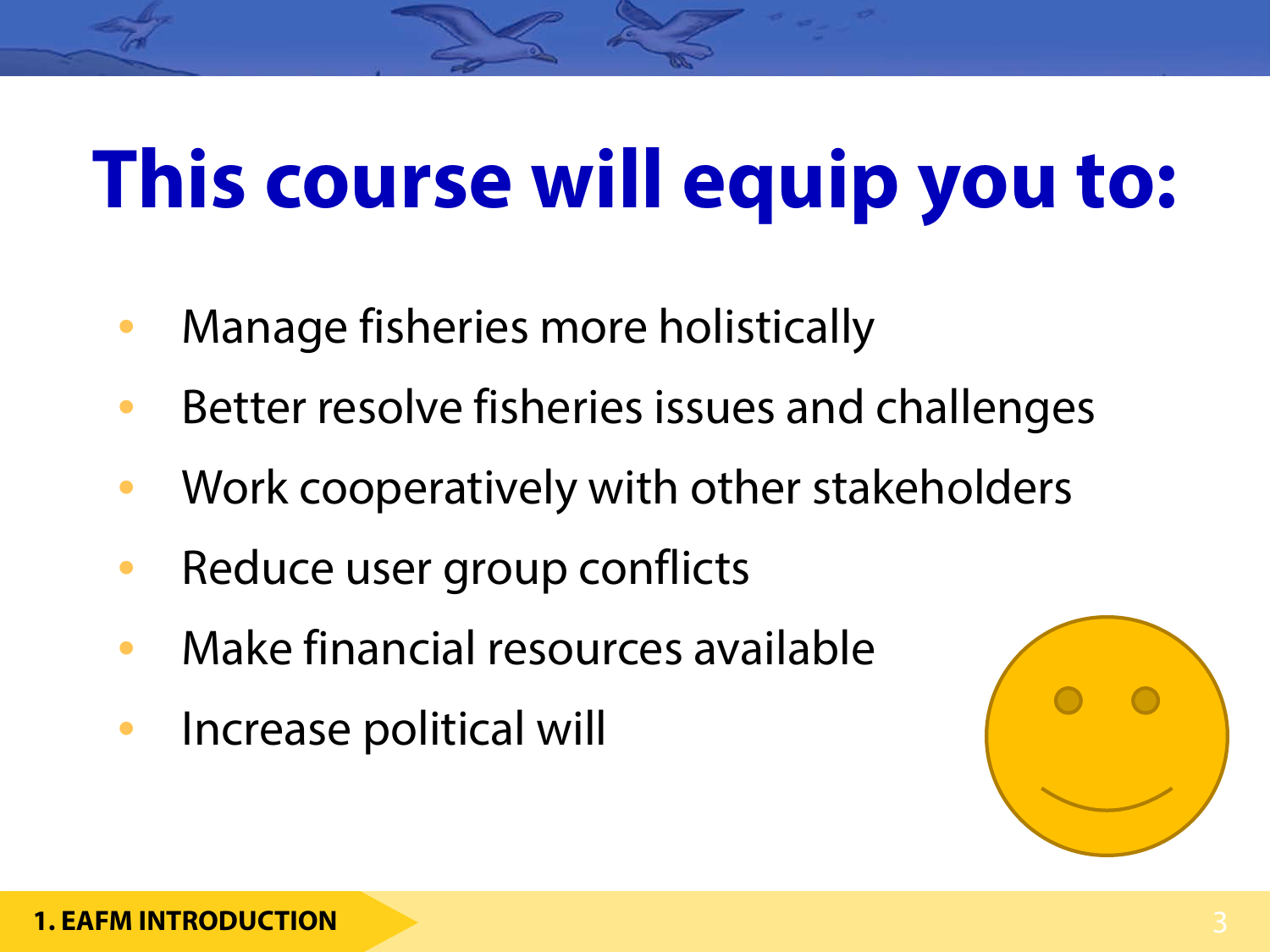### **EAF or EAFM?**



- **EAF: Ecosystem Approach to Fisheries.**
	- Applies the ecosystem approach to fisheries
	- Broad concept that covers development, planning, food safety, etc
- **EAFM: Ecosystem Approach to Fisheries Management.**
	- Applies the ecosystem approach to fisheries management

*This course focuses on fisheries management i.e. EAFM*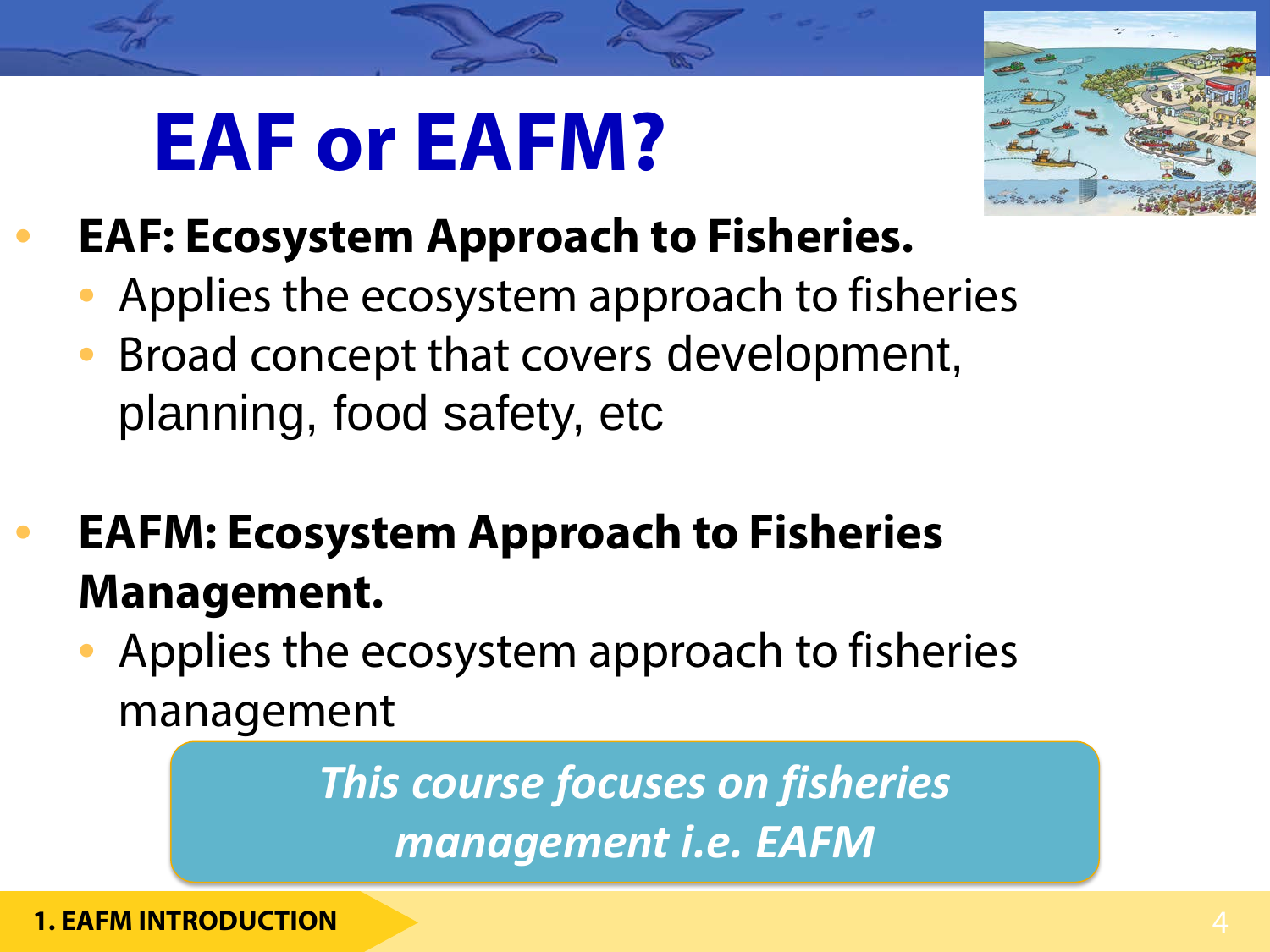### **For this course…**

### **Coastal marine ecosystems in ……… countries/region**



**Note: Ecosystem approach can be applied to any other system e.g. inland and offshore ecosystems or aquaculture systems**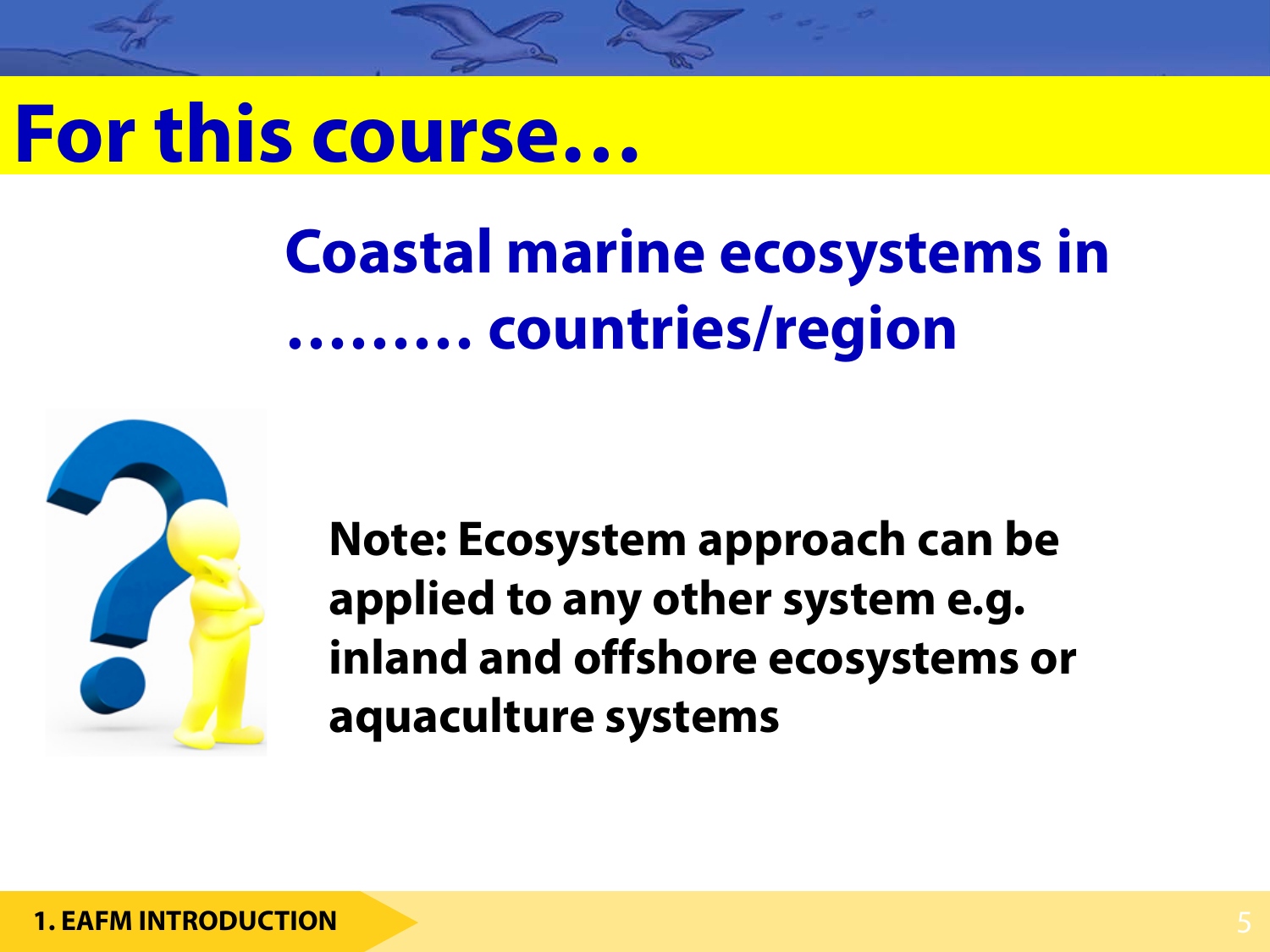|                      |                                          |                           | <b>GG</b>                            |                                                             |                          |
|----------------------|------------------------------------------|---------------------------|--------------------------------------|-------------------------------------------------------------|--------------------------|
|                      | DAY <sub>1</sub>                         | DAY <sub>2</sub>          | DAY 3                                | DAY 4                                                       | DAY <sub>5</sub>         |
|                      | What & why                               | <b>How</b>                | Plan & check                         | Do & check                                                  | <b>Present</b>           |
| 00.80                | <b>Registration</b>                      |                           |                                      |                                                             |                          |
| Morning              | <b>Introductions</b>                     | 5. Moving towards         | 10. Step 1: Define & scope the       | 13. Step 3: Develop the EAFM plan                           | Quiz review              |
| 8.30-10.10           | <b>Course overview</b>                   | <b>EAFM</b>               | <b>Fishery Management Unit (FMU)</b> | 3.1 3.1 Develop management                                  |                          |
|                      |                                          | US case study             | 1.1 Define the FMU                   | objectives                                                  | Participant work:        |
|                      |                                          |                           | 1.2 Agree on the vision              | 3.2 3.2 Develop indicators and                              | refining EAFM plans &    |
|                      |                                          |                           | 1.3 Scope the FMU                    | <b>benchmarks</b>                                           | preparing presentations  |
| Break: 10.10 - 10.30 |                                          |                           |                                      |                                                             |                          |
| $10.30 - 12.30$      | 1. Threats and issues                    | 6. EAFM plans: the        | 11. Step 2: Identify & prioritize    | 14. Step 3: Develop the EAFM plan Participant presentations |                          |
|                      | in fisheries.                            | link between policy       | issues & goals                       | - cont'd                                                    | on EAFM key elements     |
|                      |                                          | and action                | 2.1 Identify FMU-specific issues     | 3.3 Agree management actions                                | to illustrate learning   |
|                      | 2. Fisheries                             |                           | 2.2 Define goals                     | 3.4 Include financing mechanisms                            |                          |
|                      | management and the                       | 7. EAFM cycle             | 2.3 Prioritize issues                | 3.5 Finalize EAFM plan                                      |                          |
|                      | ecosystem approach                       | coverview                 |                                      |                                                             |                          |
|                      |                                          |                           |                                      |                                                             |                          |
|                      | 3. The what and why                      | 8. Startup A              | 12. Reality check I                  | 15. Step 4: Implement the plan                              | <b>Feedback on</b>       |
|                      | of FAFM?                                 | <b>Preparing for EAFM</b> | <b>Constraints and opportunities</b> | 4.1 Formalize, communicate and                              | <b>presentations</b>     |
|                      |                                          |                           |                                      | engage                                                      |                          |
| Lunch: 12.30 - 13.30 |                                          |                           |                                      |                                                             |                          |
| <b>Afternoon</b>     | 4. Principles of EAFM                    | 8. Startup A              | 12. Reality check I                  | 16. Reality check II                                        | <b>Course review</b>     |
| $13.30 - 14.45$      |                                          | <b>Preparing for EAFM</b> | <b>Facilitation skills</b>           | Align to EAFM principles                                    | Individual action        |
|                      |                                          | cont.                     |                                      | <b>Supporting environment</b>                               | planning                 |
| Break: 14.45 - 15.05 |                                          |                           |                                      |                                                             |                          |
| $15.05 - 16.30$      | (4a) How much EAFM 9. Startup B Engaging |                           | 12. Reality check I                  | 17. Step 5: Monitor, evaluate and                           | <b>Course evaluation</b> |
|                      | are you already doing?                   | stakeholders              | <b>Conflict management</b>           | adapt                                                       |                          |
|                      |                                          |                           |                                      | 5.1 Monitor and evaluate                                    |                          |
|                      |                                          |                           |                                      | performance                                                 | Course closure and       |
|                      |                                          |                           |                                      | 5.2 Review and adapt the plan                               | certification            |
|                      |                                          |                           |                                      | <b>EAFM QUIZ</b>                                            |                          |
| <b>7.00 wrap</b>     |                                          |                           |                                      | <b>Homework: Presentation</b>                               |                          |
| 顺                    |                                          |                           |                                      | preparation                                                 |                          |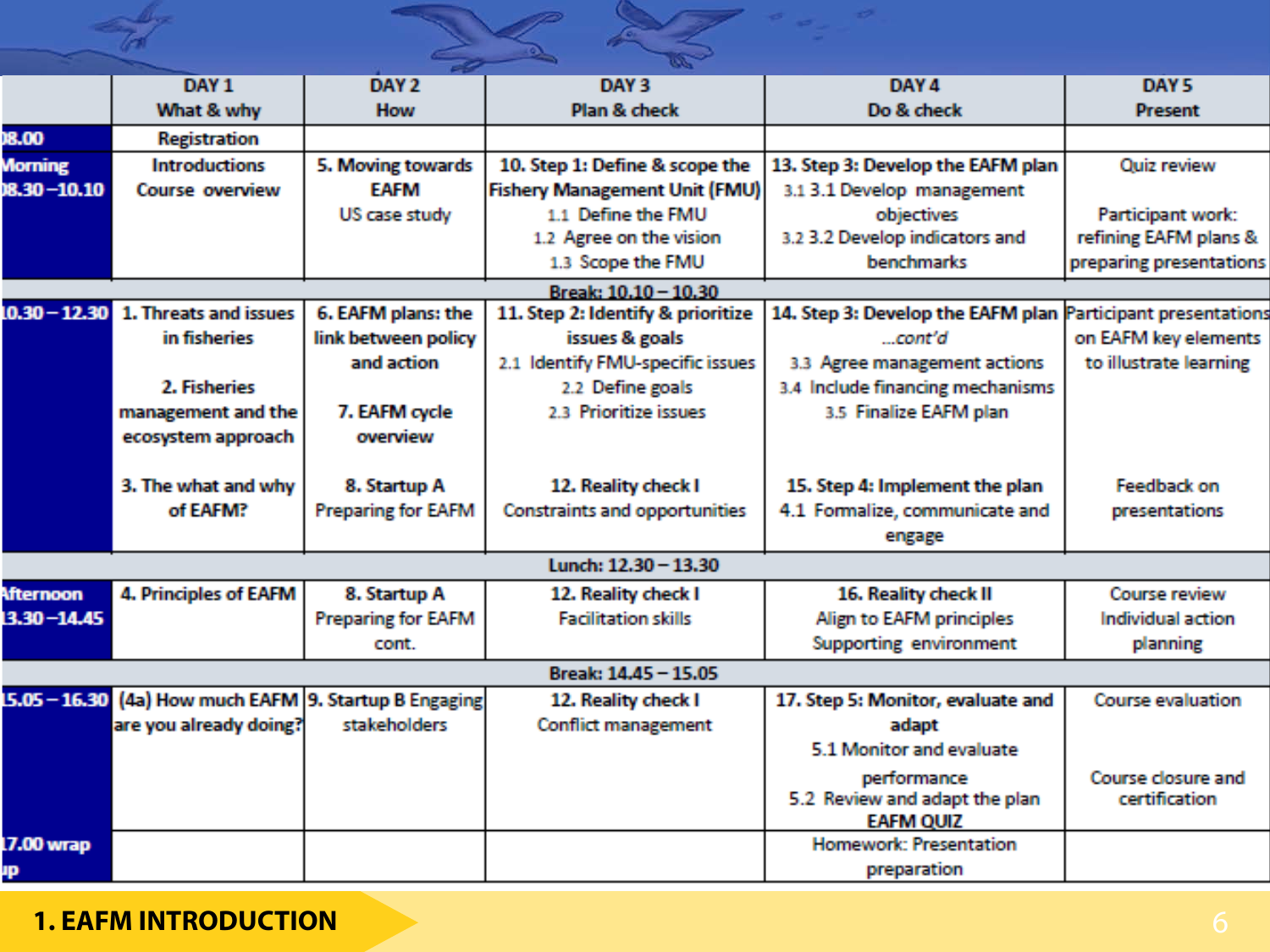### **Materials and feedback**

- Course Handbook, Workbook, Toolkit
- Take-home PowerPoint slides & resources
- Daily monitoring and review
- Course evaluation
- Certificates

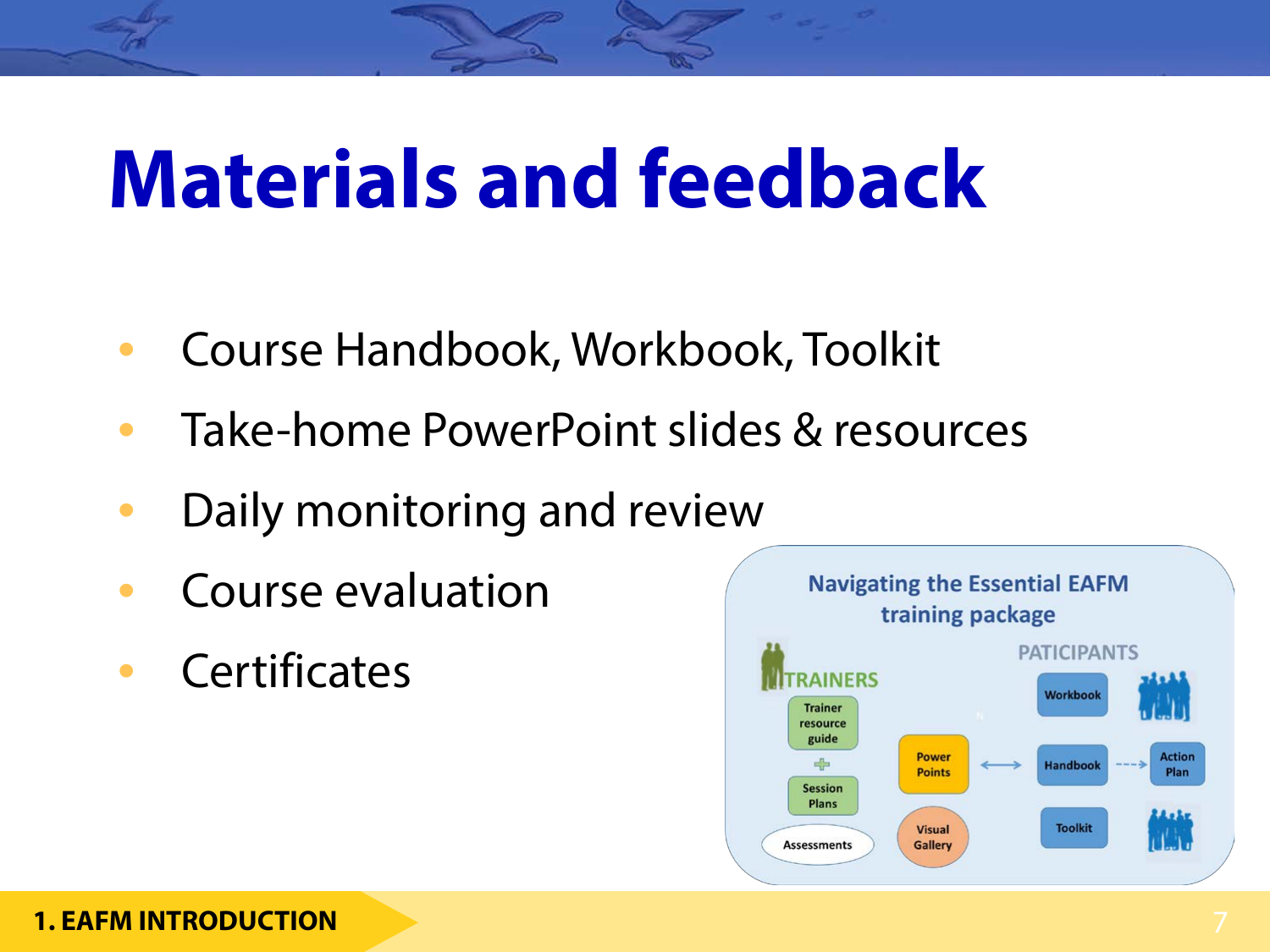## **Ways of learning**

- Learning new skills and elaborating on what you already know
- Reading, seeing, listening and questioning
- Hands-on activities and exercises and relating to your own experience
- Sharing tips and experiences
- Having fun!

*Useful resource for EAFM = FAO EAFNet online Toolkit*

http://www.fao.org/fishery/eaf-net/topic/166272/en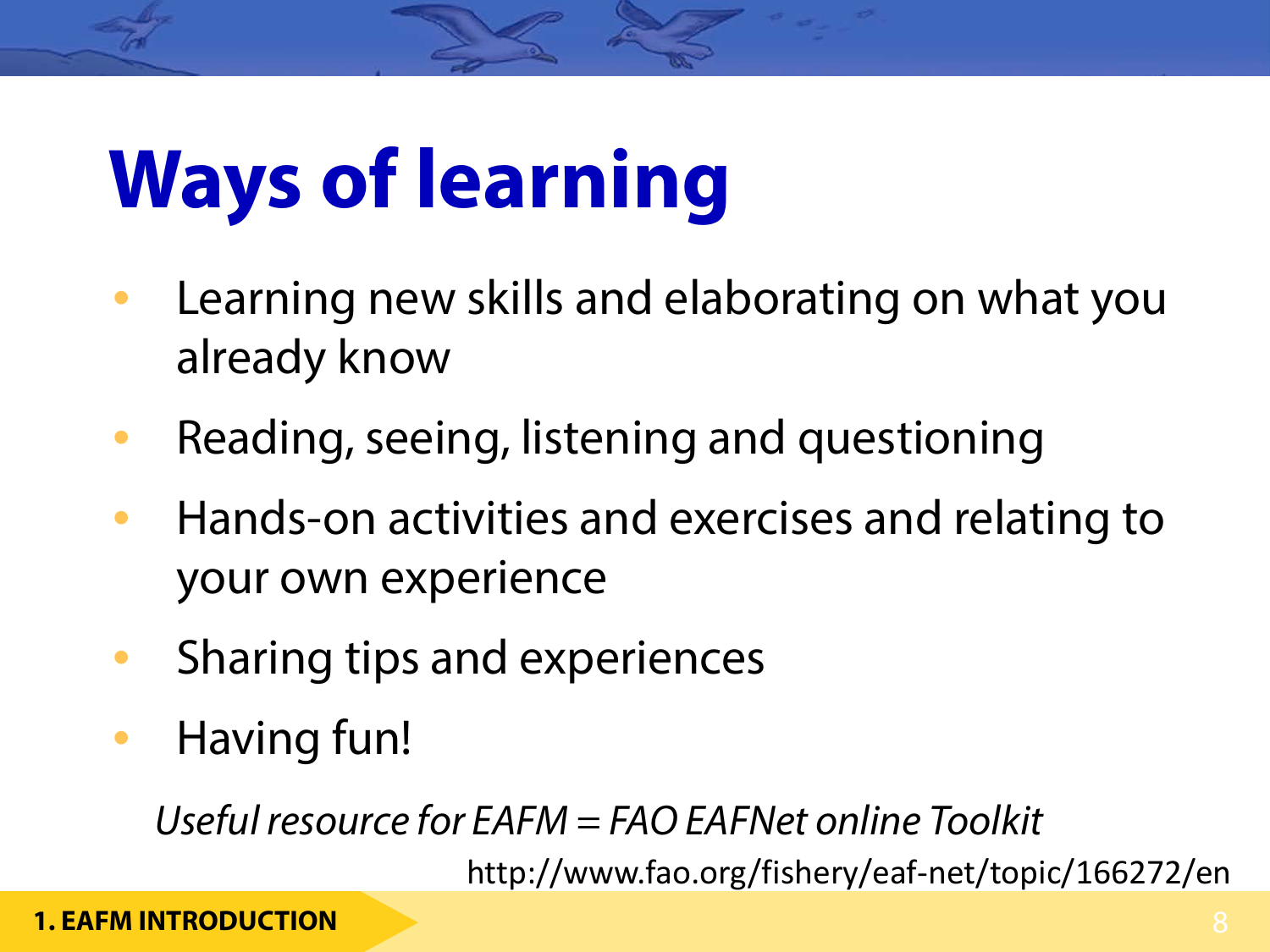### **Turning your learning into action**

- Daily action planning
- Working in groups
- Presentations on day 5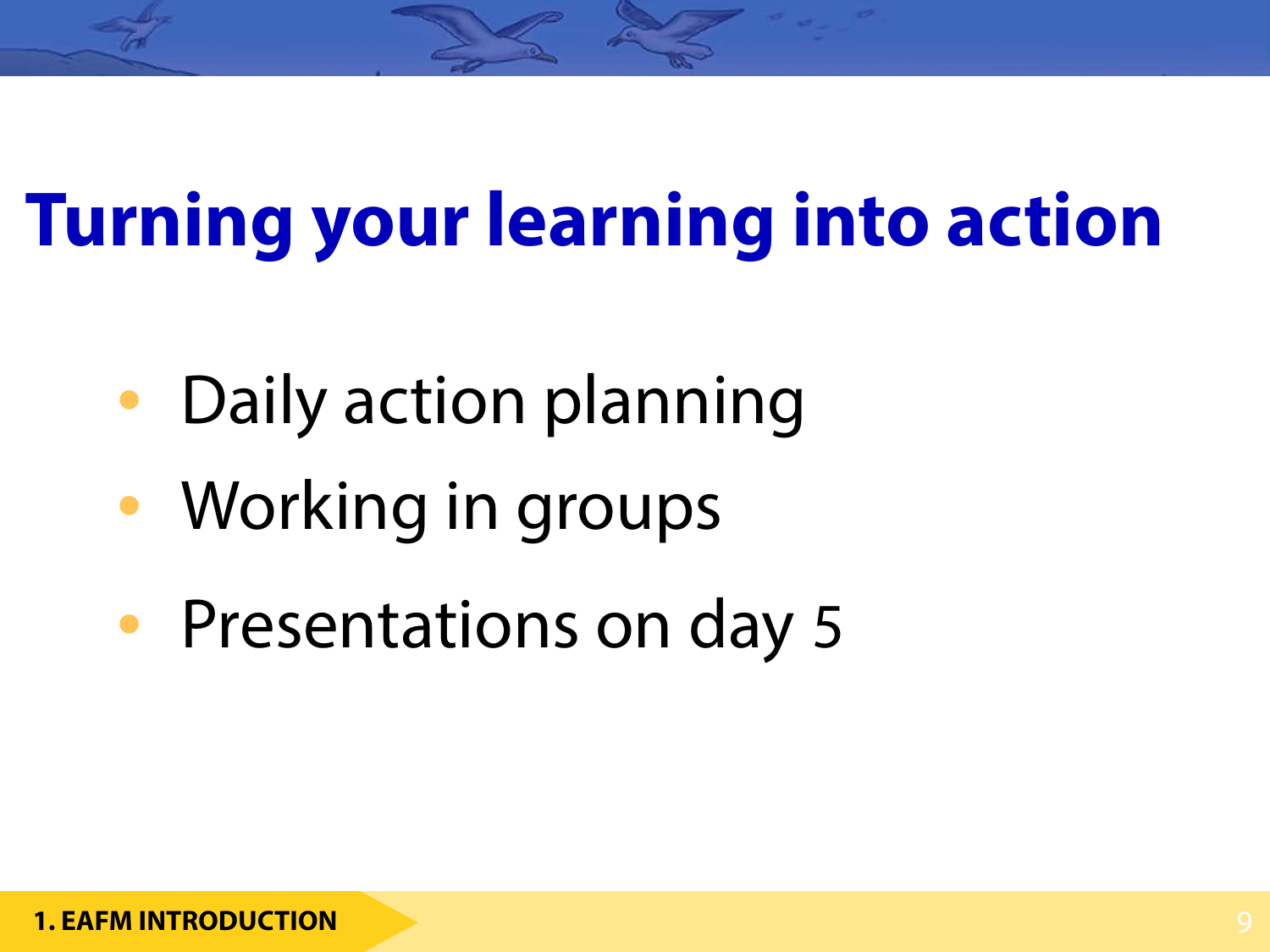### **Group activity**

- 1. Discuss threats or issues relating to your fisheries and the associated ecosystem
- 2. Write each issue or threat on a SEPARATE card, think of as many as you can
- 3. Place the cards on the flipchart
- 4. Move around so you can see other group's work

Note: You will be using these cards again later